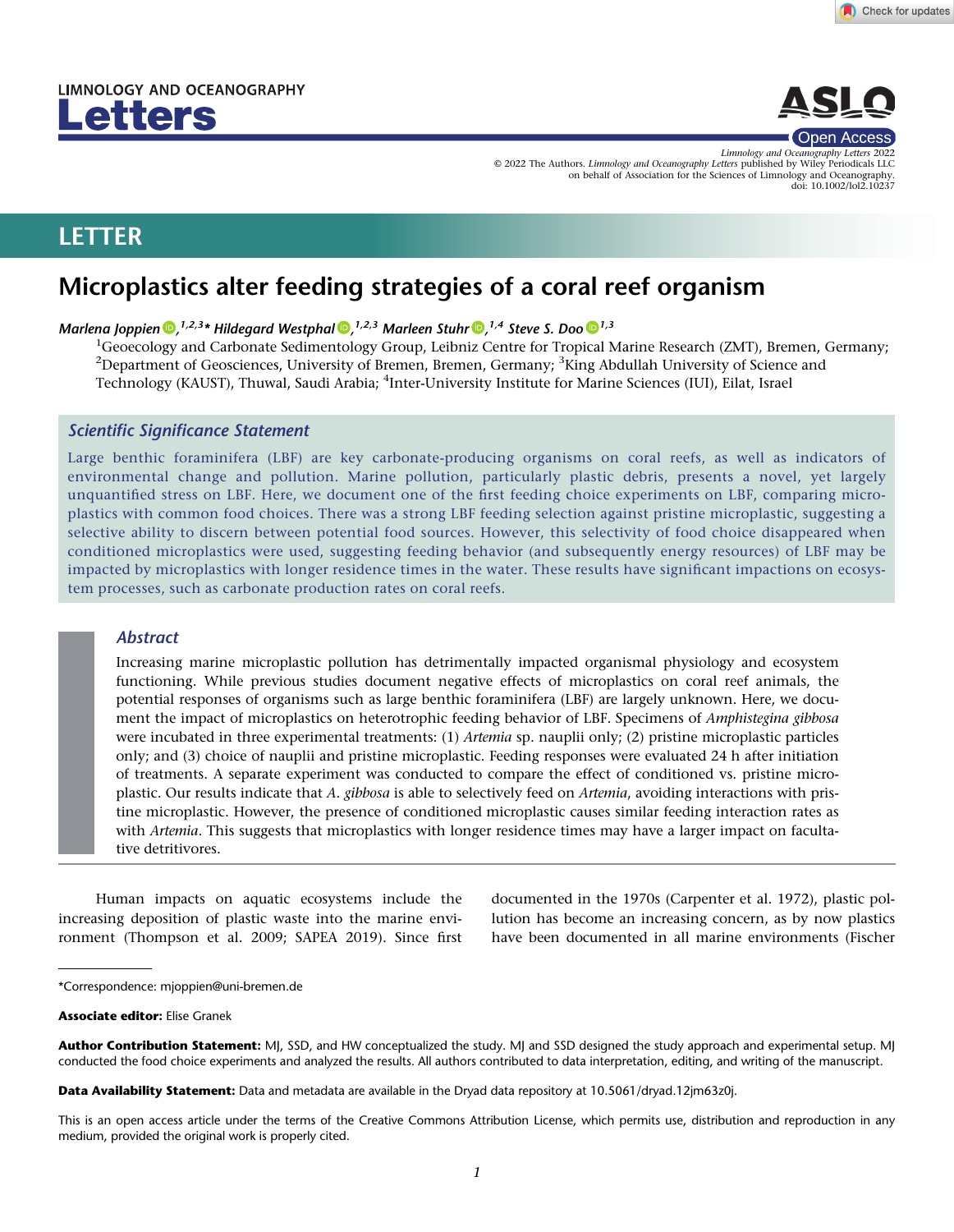et al. 2015). Recently, microplastic particles, a subgroup of plastics generally defined as particles and fragments in the size range of 1  $\mu$ m to 5 mm (Gigault et al. 2018), and the potential hazards they pose to ecosystems (e.g., ingestion, contamination through leachates) have received more attention (GESAMP 2015; SAPEA 2019). Microplastics are of particular concern in aquatic environments because they are relatively inert and highly resistant to biological degradation (Rios et al. 2007; Cole et al. 2011). These properties and their increasing accumulation in the marine environment highlight the need for assessments of how marine biota will be impacted.

Observed interactions between microplastic and marine biota have led to distinct findings, implying physiological consequences when organisms confuse microplastic particles with food. Previous studies have found that uptake of microplastics can potentially lead to depleted energy reserves as a result of intestinal blockages, egestion efforts or false satiation in fish, crabs and worms (Wright et al. 2013; Watts et al. 2015; Müller et al. 2020). Furthermore, microplastic particles permeate marine food webs, magnifying potential impacts across multiple trophic levels (Andrady 2011; Lusher 2015). Additionally, the increased affinity for sorption of contaminants and heavy metals to their surface, and the potential for some microplastics to incorporate toxic components is a cause for further concern (Rios et al. 2007; Teuten et al. 2007).

Coral reefs are highly biodiverse habitats which provide important services to local communities, including coastal protection, fisheries, and tourism resources, all relying on reefand sediment-building organisms (e.g., scleractinian corals, calcifying algae, benthic foraminifera) to create habitats and contribute to carbonate production (Chave et al. 1972). However, coral reefs are generally located in areas that accumulate large amounts of plastic waste because of a combination of high population densities, lack of developed waste management (Morrison and Munro 1999; GESAMP 2015), and ocean currents (Berloff et al. 2002; Connors 2017). The responses of reef-building scleractinian corals to microplastic exposure include microplastic ingestion (Hall et al. 2015; Hankins et al. 2018), changes in feeding behavior (Allen et al. 2017; Rotjan et al. 2019; Savinelli et al. 2020), and incorporation of microplastic into the skeleton (Hierl et al. 2021). Furthermore, visible stress reactions (e.g., polyp retraction and increased mucus production), which potentially deplete energy reserves of the coral, and increased disease likelihood have been documented when corals are in contact with plastics (Lamb et al. 2018; Reichert et al. 2018).

While the effects of microplastics on corals are increasingly being documented, the effects on other calcifying organisms are equally important to assess. One group relevant for carbonate production in tropical shallow water settings are photosymbiotic large benthic foraminifera (LBF; Narayan et al. 2021). LBF are essential components of tropical coral reef communities,

contributing annually up to 43 million tons of  $CaCO<sub>3</sub>$  through carbonate production with a turnover of rate  $86 \times 10^{15}$  individuals per year (Langer 2008). This accounts for approximately 5% of the worldwide shallow water carbonate production (Langer 2008; Doo et al. 2017). Although corals are more prominent carbonate producers (Montaggioni and Braithwaite 2009), the vast number of LBF individuals and locally high densities ( $> 1 \text{ kg m}^{-2}$  CaCO<sub>3</sub> biomass; Doo et al. 2017) constitute their ecological importance. LBF evolve rapidly and fill ecological niches, adapting their morphology and symbiotic relationships to environmental conditions, therefore representing valuable tools for paleoenvironmental interpretations (Zabihi Zoeram et al. 2015; Boudagher-Fadel 2018), and bioindicators for environmental assessment and monitoring (Hallock et al. 2003; Martinez-Colon et al. 2009).

Contrary to corals, only few studies have addressed the responses of LBF to microplastic exposure. Recently, nano-sized plastic particles were shown to cause physiological stress in the LBF Ammonia parkinsoniana, indicated by the accumulation of neutral lipids and enhanced reactive oxygen species production (Ciacci et al. 2019). However, leachates from seawater-soaked polypropylene microplastic had no significant effect on the locomotion and metabolism of the benthic foraminifer Haynesina germanica (Langlet et al. 2020). Several species of aposymbiotic benthic foraminifera showed varied responses to polystyrene (PS) particles (0.5–6  $\mu$ m in diameter) ingestion, related to skeleton type (agglutinating vs. calcifying), and food preference (Grefstad et al. 2019). However, the still small number of studies and the novelty of this topic demands further investigations.

The LBF Amphistegina gibbosa which harbors endosymbiotic diatoms is ubiquitous on coral reefs, and used often in laboratory experiments (Williams and Hallock 2003; Stuhr et al. 2017). A. gibbosa are known to switch between autotrophy and heterotrophy (Hallock 1981; Stuhr et al. 2018a), potentially to compensate for altered symbiont density (e.g., due to changing light levels; Williams and Hallock 2003). In general, LBF are thought to have a relatively high flexibility in associating with diatom symbionts (Lee et al. 1997; Prazeres and Renema 2019), and exhibit a facultative heterotrophic lifestyle where the majority of energy is acquired through autotrophic means. For heterotrophic feeding, A. gibbosa moves portions of organic matter with its pseudopodia (a temporary extension of eukaryotic ectoplasm), into the inner cell body, where digestion occurs (Bowser et al. 1985). Therefore, the interaction with microplastic particles in size ranges of natural LBF food sources and the impact on heterotrophic feeding are of potentially high relevance to ecosystem processes such as carbonate production. As such, to gain insight into the feeding behavior mechanisms of LBF, the present study documents the choice selection of LBF between microplastic particles (pristine and biofilm-coated) vs. a natural occurring food source (larvae of aquatic crustaceans). For this, specimens of A. gibbosa were presented with one of the three food choices: (1) microplastic particles only, (2) Artemia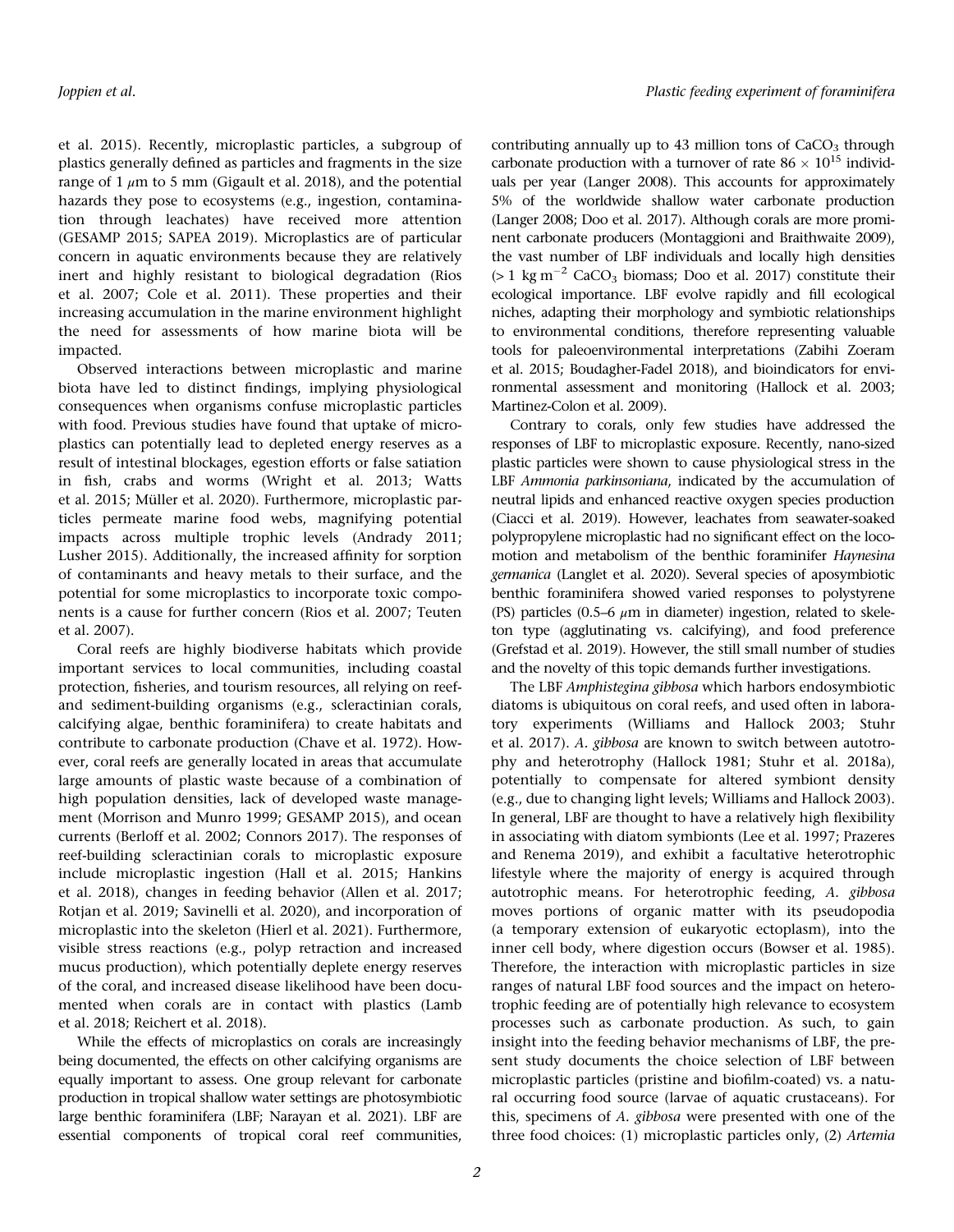sp. nauplii only, and (3) a 1 : 1 mixture of both, microplastic and Artemia sp. nauplii.

## **Methods**

#### Collection and aquaria maintenance

Specimens of A. gibbosa were collected from 18 m depth at Tennessee Reef, Florida Keys (24°45′8.33″N, 80°45′26.33″W), in June 2015 by SCUBA divers (Stuhr et al. 2017, 2018b). They were transported to the Marine Experimental Ecology facility (MAREE) at the Leibniz Centre for Tropical Marine Research (ZMT) in Bremen, Germany, for culture establishment.

LBF were kept in 500 mL containers filled with artificial seawater made from Red Sea Salt (Red Sea), and carbonate substrata (coral skeletons) at  $\sim 24^{\circ}$ C bubbled with air to keep the water oxygenated and provide moderate flow. In weekly water changes,  $\sim$  30% of the water within the culture vessel was replaced with new seawater, keeping the salinity at  $\sim$  35 PSU. The PAR light sensor measurements show light conditions of 15  $\mu$ mol m<sup>-2</sup> s<sup>-1</sup> inside the culture vessel (supplied by using a JBL Solar Ultra MARINE Day 15000K fluorescent light). The culture was maintained in these conditions for 5 yrs, and the feeding experiment was carried out under the same conditions in October and November 2020. It is assumed that none of the A. gibbosa used in this study were part of the original culture and are clonal progeny from the original cohort. Prior to the start of this experiment, the LBF used in this study were never provided with additional food (e.g., nauplii).

#### Experimental setup

#### Food choices

To understand the effect of microplastic pollution on heterotrophic feeding, two food choices were used in this study. The first was microplastic consisting of negatively buoyant polyethylene terephthalate particles (opaque, white color, angular shape, 150–300  $\mu$ m, Goodfellow Cambridge Ltd.) that are negatively buoyant in seawater such that they sink to the ground. The second food choice was 1-day-old Artemia sp. nauplii (Ocean Nutrition, model V154019), here further referred to as nauplii. As A. gibbosa generally do not capture actively moving prey and instead mostly feed on detritus, the nauplii were frozen, and kept in  $-20^{\circ}$ C. The microplastic particles and nauplii were approximately in the same size range (180–400  $\mu$ m).

#### Feeding experiment

All experimental trials were performed in 12-well PS plates (6.5 mL volume per well, CELLSTAR). Three food choice treatment groups were defined: (1) Artemia sp. nauplii only ( $n = 10$ nauplii in each replicate); (2) microplastic particles only  $(n = 10$  microplastic particles in each replicate); and (3) evenly split food choice of Artemia sp. nauplii and microplastic  $(n = 5$  each). A total of 12 replicates of each treatment group were set up, and a randomized design was created to assign treatments to wells. Microplastic particles and nauplii were

manually pipetted under a binocular microscope and transferred into wells with  $\sim$  5 mL of seawater.

Subsequent to establishing the feeding treatment groups, a total of five specimens of A. gibbosa (750–1250  $\mu$ m diameter) were placed into each well, keeping a distance to the microplastic/nauplii particles to ensure that there was no forced interaction prior to the start of the experiment. Approximately 24 h after the initiation of the experiment, feeding activity of A. gibbosa on nauplii and microplastic was assessed visually under a Leica binocular microscope, by counting the number of remaining nauplii and feeding attempts on microplastic particles and nauplii. For this experiment, feeding on microplastic is defined as any physical interaction with the LBFs' pseudopodia. Two trials were conducted, with a total of 24 replicates (12 per trial) in each treatment. None of the specimens were used in both trials. To ensure counting accuracy, an additional four counting controls per treatment were established, in which no LBF were placed in the well. These treatments showed no change in nauplii/microplastic during the feeding experiment, proving the accuracy in identifying and counting these particles in this setup. While the number of particles of either microplastic or nauplii in the mixed treatment was different compared to single choice treatments, we ensured that enough food resources were present for satiation (i.e., all replicates still contained nauplii at the end of the experimental period).

#### Influence of seawater-soaking on feeding rates

As A. gibbosa can also ingest algal food sources, a separate set of experiments was established to assess the feeding potential for microplastic soaked in seawater which potentially leads to toxin leachates but may also allow for biofilm layers to establish on the surface. Soaking took place for 3–5 weeks, using the same seawater as the active A. gibbosa culture but keeping the microplastic in a separate water container without organisms. The experiment was repeated using the same setup as above but using seawater-soaked microplastic particles instead of pristine microplastic particles.

#### Data analysis

The observed number of feeding attempts (number of pseudopodal interactions and ingested particles) per treatment was used to calculate numerical feeding rates (particles fed upon replicate $^{-1}$ ). To analyze these data, a one-way mixed-effects ANOVA was conducted for each of the experiments initially, using feeding rate as the response variable, food choice treatment as the fixed factor and trial (1 or 2) as the random factor. In all instances for this study, the trial effect was  $p > 0.25$ , and removed from the model as described by Underwood 1997. The model was then rerun as a one-way ANOVA with food choice as the fixed factor and feeding rate as the response variable. Although the data were not normally distributed, we proceeded with the analysis due to the robust nature of ANOVA tests. The ANOVA analyses were performed in R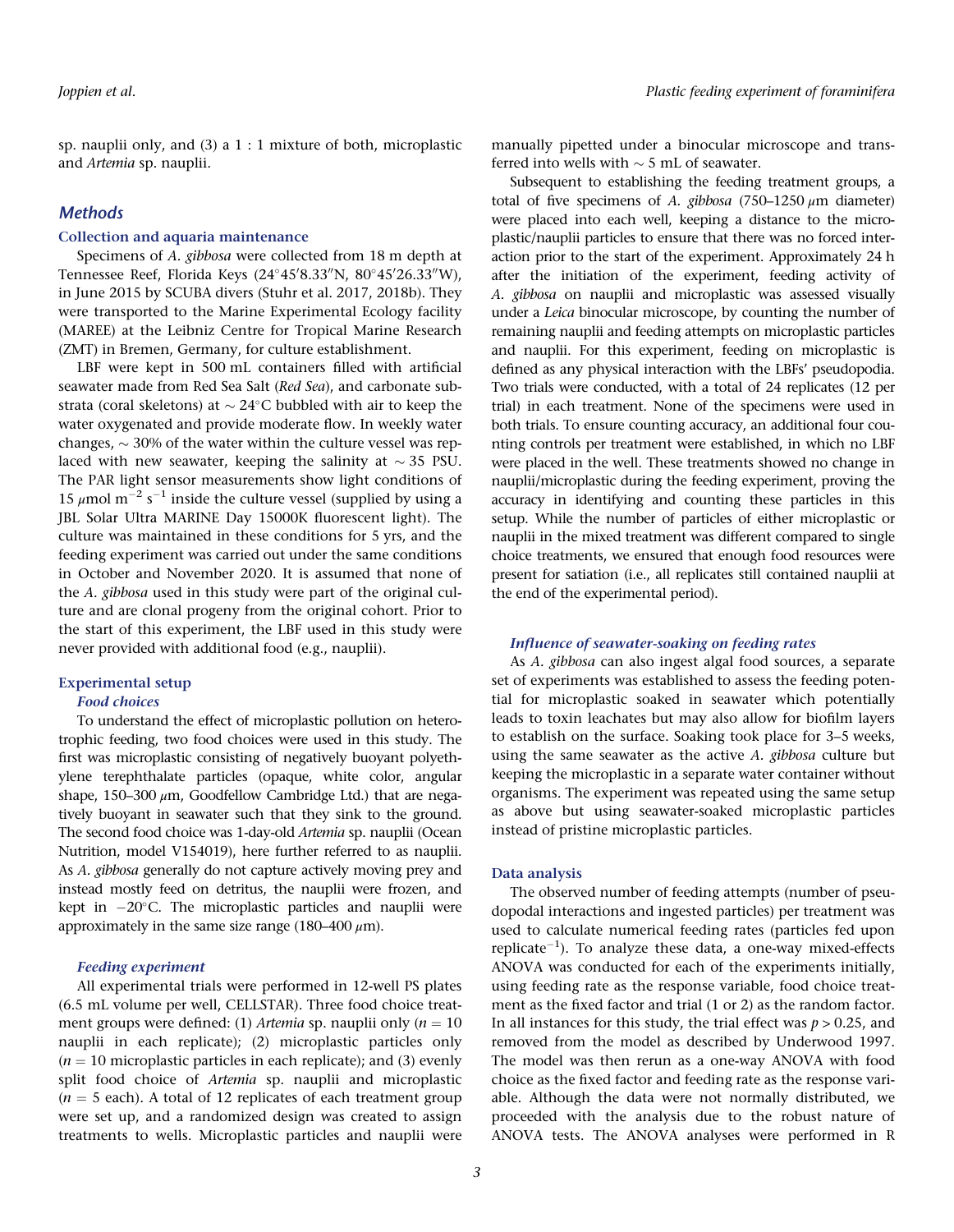| www.community.com/wind/b/indenie-indiversity.com/windows- |    |                                                                            |       |       |       |  |  |  |
|-----------------------------------------------------------|----|----------------------------------------------------------------------------|-------|-------|-------|--|--|--|
| Source                                                    | df | SS                                                                         | МS    |       |       |  |  |  |
|                                                           |    | A. Experiment 1: Artemia sp. nauplii, single choice vs. mixed treatments   |       |       |       |  |  |  |
| Treatment                                                 |    | 1.257                                                                      | 1.257 | 4.788 | 0.033 |  |  |  |
| Residuals                                                 | 46 | 12.075                                                                     | 0.263 |       |       |  |  |  |
| Total                                                     | 47 | 13.332                                                                     |       |       |       |  |  |  |
|                                                           |    | B. Experiment 1: Pristine microplastic, single choice vs. mixed treatments |       |       |       |  |  |  |
| Treatment                                                 |    | 0.434                                                                      | 0.434 | 5.022 | 0.030 |  |  |  |
| Residuals                                                 | 46 | 3.976                                                                      | 0.087 |       |       |  |  |  |
| Total                                                     | 47 | 4.41                                                                       |       |       |       |  |  |  |
|                                                           |    |                                                                            |       |       |       |  |  |  |

**Table 1.** Results of one-way ANOVA analyzing the effect of treatments (single food choice vs. mixed,  $n = 24$ ) with the food choices (A) Artemia sp. nauplii, and (B) Pristine microplastic on A. gibbosa feeding response.

Bold p-values signalize statistical significance.

(R Core Team 2020), with software package GAD to incorporate random effects (Sandrini-Neto and Camargo 2014).

### Results

#### Experiment 1: Artemia sp. nauplii and pristine microplastic particles

A. gibbosa was observed feeding on both Artemia sp. nauplii and microplastic. While nauplii were found in different stages of consummation (trapped with pseudopodia to fully consumed), microplastics were moved into proximity to the LBF aperture but could not be ingested in the same manner as nauplii (Fig. 2a,b). Overall, LBF feeding rates on nauplii in mixed treatments were 22% lower than compared to single food choice, thus significantly decreased  $(F_{1,47} = 4.79)$ ,  $p = 0.03$ ; Table 1A). In treatments providing nauplii as a single food choice, the mean feeding rate was  $2.88 \pm 0.33$  particles replicate<sup>-1</sup> ( $n = 24$ , mean  $\pm$  SE; Fig. 1a). In mixed treatments, the mean feeding on nauplii decreased to  $2.25 \pm 0.24$  particles replicate<sup>-1</sup> ( $n = 24$ , mean  $\pm$  SE; Fig. 1a). Contrary to nauplii treatments, LBF feeding rates on pristine microplastic increased in mixed food treatments, when compared to single choice treatments ( $F_{1,47} = 5.02$ ,  $p = 0.03$ ; Table 1B). In the pristine microplastic-only treatments, there was minimal feeding of  $0.08 \pm 0.06$  particles replicate<sup>-1</sup> (n = 24, mean  $\pm$  SE; Fig. 1a), which increased in the mixed treatments to  $0.38 \pm 0.12$  particles replicate<sup>-1</sup> ( $n = 24$ , mean  $\pm$  SE; Fig. 1a).

#### Experiment 2: Artemia sp. nauplii and seawater-soaked microplastic particles

Feeding rates of A. gibbosa on nauplii only treatments were similar across the two experiments. However, feeding on nauplii was significantly decreased by 39% in mixed treatments with seawater soaked microplastics when compared to nauplii only single food choice treatments ( $F_{1,47} = 5.06$ ,  $p = 0.03$ ; Table 2A). In treatments with nauplii only, there was a mean feeding rate of  $2.3 \pm 0.32$  particles replicate<sup>-1</sup> (n = 24, mean  $\pm$  SE; Fig. 1b). In mixed treatments, feeding on nauplii





standard error.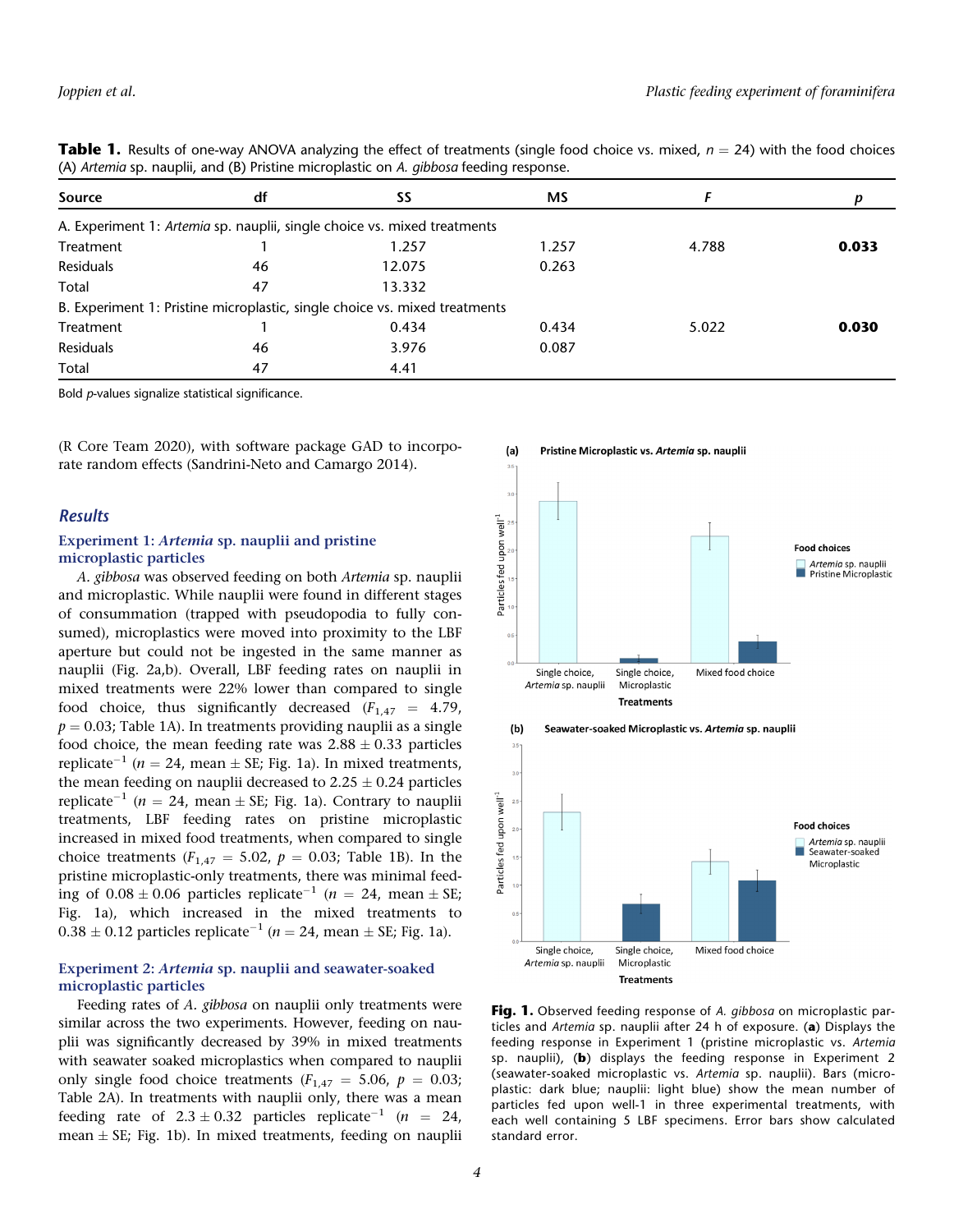| (A) Artemia sp. naupili, and (b) conditioned micropiasuc on A. <i>qibbosa</i> reeding response. |    |                                                                               |       |       |       |  |  |  |
|-------------------------------------------------------------------------------------------------|----|-------------------------------------------------------------------------------|-------|-------|-------|--|--|--|
| Source                                                                                          | df | SS                                                                            | МS    |       |       |  |  |  |
|                                                                                                 |    | A. Experiment 2: Artemia sp. nauplii, single choice vs. mixed treatments      |       |       |       |  |  |  |
| Treatment                                                                                       |    | 2.311                                                                         | 2.312 | 5.057 | 0.029 |  |  |  |
| Residuals                                                                                       | 46 | 21.027                                                                        | 0.457 |       |       |  |  |  |
| Total                                                                                           | 47 | 23.338                                                                        |       |       |       |  |  |  |
|                                                                                                 |    | B. Experiment 2: Conditioned microplastic, single choice vs. mixed treatments |       |       |       |  |  |  |
| Treatment                                                                                       |    | 0.528                                                                         | 0.528 | 2.947 | 0.093 |  |  |  |
| Residuals                                                                                       | 46 | 35.17                                                                         | 0.765 |       |       |  |  |  |
| Total                                                                                           | 47 | 35.698                                                                        |       |       |       |  |  |  |

**Table 2.** Results of one-way ANOVA analyzing the effect of treatments (single food choice vs. mixed,  $n = 24$ ) with the food choices  $(4)$  Artamia sp. pauplii, and  $(8)$  conditioned microplastic on A *gibbosg* feeding res  $\sum_{n=1}^{\infty}$  and  $\sum_{n=1}^{\infty}$  conditioned microplastic on A. gibbosa feed

Bold p-values signalize statistical significance.



Fig. 2. A. gibbosa interacting with food particles. (a) Microplastic caught by LBF pseudopodia; (b) A. gibbosa attached to debris and microplastic; (c, d) Artemia sp. nauplii in the process of ingestion by A. gibbosa. Elements are highlighted with arrows: microplastic (red arrow), nauplii (white arrow), pseudopodia (green arrow), and feeding aperture (black arrow).

decreased significantly to  $1.4 \pm 0.22$  particles replicate<sup>-1</sup>  $(n = 24$ , mean  $\pm$  SE; Fig. 1b).

In seawater-soaked microplastics treatments, A. gibbosa interacted frequently with microplastics when they were provided as a single food choice. There was no significant difference between feeding rates on seawater-soaked microplastic in

the mixed vs. single food choice treatments ( $F_{1,47} = 2.95$ ,  $p = 0.09$ ; Table 2B). In treatments with seawater-soaked microplastic only, mean overall feeding was  $0.67 \pm 0.17$  particles replicate<sup>-1</sup> (n = 24, mean  $\pm$  SE; Fig. 1b). There were more counted feeding attempts on seawater-soaked microplastic particles in the mixed treatments, resulting in a mean feeding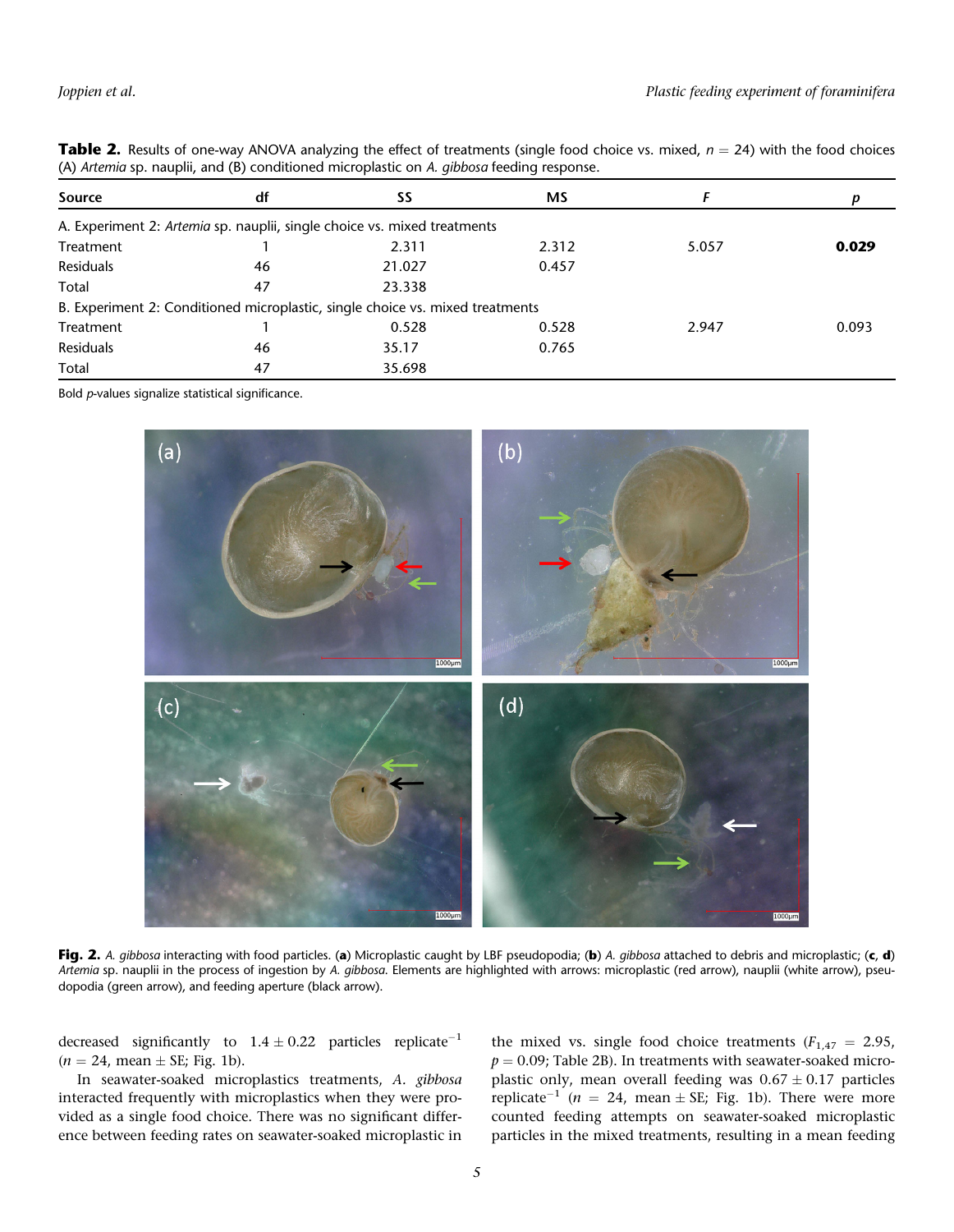rate of  $1.08 \pm 0.19$  particles replicate<sup>-1</sup> ( $n = 24$ , mean  $\pm$  SE; Fig. 1b). The conditioned particles were also observed to lump together, forming clusters of up to five particles.

## **Discussion**

#### Food selection and chemotaxis in LBF

Our results suggest that A. gibbosa actively chose between food particles and nonfood particles of similar size, as evidenced in the low number of pseudopodal interaction with pristine microplastics (Fig. 1a). Even in mixed treatments feeding on nauplii remained six times higher than on pristine microplastic (Fig. 1a). While this study did not specifically examine chemotaxis effects of feeding in A. gibbosa, other LBF species including Amphistegina spp. are known to distinguish food sources, reflected in directed movements toward suitable food sources, and selective ingestion (Lee et al. 1988; Langer and Gehring 1993). Studies have also found that varied food choices evoke different feeding responses (Lee et al. 1991; Nomaki et al. 2006).

Contrary to pristine microplastic treatments, feeding on seawater-soaked microplastic was similar to feeding on nauplii in mixed treatments (Fig. 1b). The similarity of feeding interactions between nauplii and soaked microplastics suggests that A. gibbosa perceived seawater-soaked microplastic as a food source and that particles appeared similarly attractive as nauplii. Allen et al. (2017) propose that seawater-soaking potentially removes phagostimulants from microplastic particles and thereby reduces feeding responses to microplastic in corals. Here, in contrast, the consequential formation of biofilms on particle surfaces might have increased A. gibbosa's feeding response, which is consistent with the findings that several LBF species feed on bacterial biofilms (Bernhard and Bowser 1992; Gradziński et al. 2004). Thus, the biofilm on particle surfaces may have led to increased pseudopodal interaction. This is supported by our study as seen in soaked microplastic eliciting more feeding responses than pristine microplastic particles (Fig. 1a). Chemical energy spent on pseudopod formation, movement (Zhu and Skalak 1988; Bowser et al. 1992), and interaction with seawater-soaked microplastic particles might potentially be compensated by feeding on microbial biofilms. However, benefits of feeding on microbial films presumably depend on bacterial composition on the particle surface, which is determined by the type of microplastic (Kniggendorf et al. 2021), due to the speciesspecific dietary needs of LBF (Lee et al. 1991; Suhr et al. 2003). Although A. gibbosa exhibits a potential resilience of its feeding mechanism to pristine microplastic, our results indicate that the presence of seawater-soaked microplastic did significantly impair the uptake of nauplii by A. gibbosa. Consequentially, when heterotrophic nutrient uptake is impaired, LBF holobionts would be reliant on autotrophy. As LBF growth rates and calcification depend on their energy budget

(Hallock 1981) and the ingested material (Lee et al. 1991), LBF carbonate production might be decreased.

#### Food web implications

Our results indicate that A. gibbosa interacts with both pristine microplastic and seawater-soaked microplastic to varied degrees in all treatments. In mixed treatments, feeding on pristine and conditioned microplastic was significantly higher than in single choice treatments (Fig. 1). This suggests that the presence of a natural occurring food source may stimulate the overall feeding activity of A. gibbosa, similarly as documented for scleractinian corals (Axworthy and Padilla-Gamiño 2019; Savinelli et al. 2020). These feeding attempts might result in blockage of the feeding aperture, leading to a decreased uptake of natural food sources. We interpret our observation where microplastic particles were positioned close to the feeding aperture (Fig. 2a,b) as blockages, potentially inhibiting the ingestion of nauplii. We documented decreases in feeding rate on nauplii in the presence of microplastic in both experiments, although to a greater extent in Experiment 2 (Fig. 1). Feeding on nauplii and seawater-soaked microplastic particles in mixed treatments of Experiment 2 was in fact similar (Fig. 1b). The decrease in nauplii uptake might be the consequence of aperture blockages or energy needed to expel microplastic particles prior to feeding on nauplii, this will however need further investigation. Furthermore, our study highlights the difference between interactions of the LBF with pristine and seawater-soaked microplastic particles, demanding for caution when interpreting aquaria experiments with pristine particles. As microplastic in the natural environment is usually seawater-soaked, the effects might be much more severe than deduced from experiments with pristine plastics.

As our study is one of first to document an active choice mechanism for a benthic calcifier, further work is needed to gain understanding on the impact of differently shaped and sized microplastic particles as well as natural abiotic particles (Harris and Carrington 2020). Particles that pass through the LBF aperture may have greater physiological impact. Further work to understand the mechanisms of pseudopodal interaction with microplastic (feeding vs. interaction) is needed to understand the energetic expenditure of such interactions. The role of biofilms, which form on microplastics and potentially increase feeding responses, needs further attention, as well as egestion mechanisms for microplastic and other nonfood particles. An additional concern are the effects of microplastic on diatom endosymbionts, as these are vital for LBF survival and calcification and have been shown to be negatively impacted by microplastic exposure (Guo et al. 2020; Wang et al. 2020). Thus, in context of the global degradation of reefs, understanding how reef carbonate production rates will be impacted by microplastic pollution is necessary. For that purpose, the present study provides first insight into potential behavioral responses of LBF, which will in the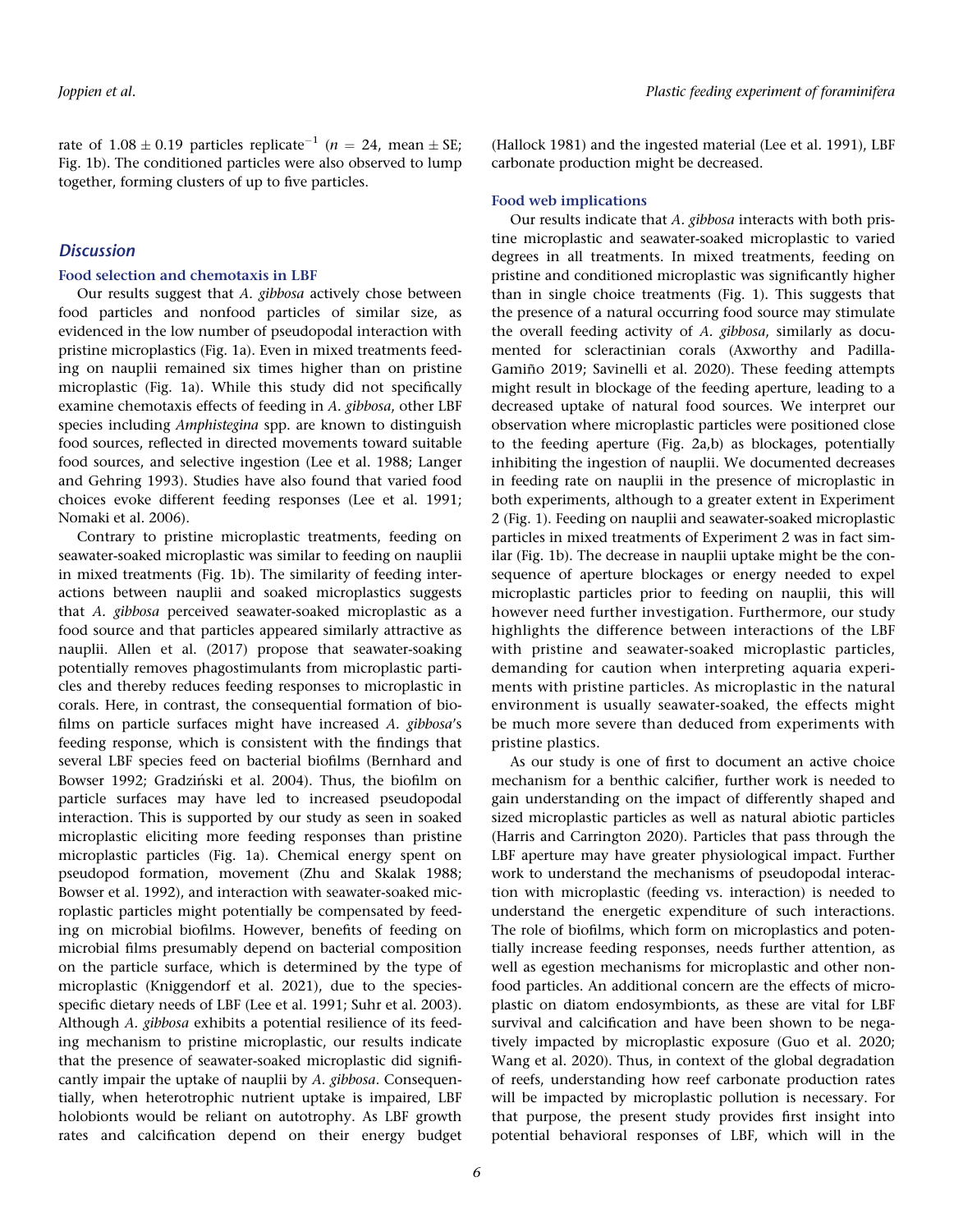future hopefully allow for better assessment of microplastic pollution impacts on LBF as important members of coral reef ecosystems.

# References

- Allen, A. S., A. C. Seymour, and D. Rittschof. 2017. Chemoreception drives plastic consumption in a hard coral. Mar. Pollut. Bull. 124: 198–205. doi:[10.1016/j.marpolbul.2017.](https://doi.org/10.1016/j.marpolbul.2017.07.030) [07.030](https://doi.org/10.1016/j.marpolbul.2017.07.030)
- Andrady, A. L. 2011. Microplastics in the marine environment. Mar. Pollut. Bull. 62: 1596–1605. doi[:10.1016/j.](https://doi.org/10.1016/j.marpolbul.2011.05.030) [marpolbul.2011.05.030](https://doi.org/10.1016/j.marpolbul.2011.05.030)
- Axworthy, J. B., and J. L. Padilla-Gamiño. 2019. Microplastics ingestion and heterotrophy in thermally stressed corals. Sci. Rep. 9: 18193. doi[:10.1038/s41598-019-54698-7](https://doi.org/10.1038/s41598-019-54698-7)
- Berloff, P. S., J. C. Mcwilliams, and A. Bracco. 2002. Material transport in oceanic gyres. Part I: Phenomenology. J. Phys. Oceanogr. 32: 764–796. doi:[10.1175/1520-0485\(2002\)](https://doi.org/10.1175/1520-0485(2002)032%3c0764:mtiogp%3e2.0.co;2) [032<0764:mtiogp>2.0.co;2](https://doi.org/10.1175/1520-0485(2002)032%3c0764:mtiogp%3e2.0.co;2)
- Bernhard, J., and S. Bowser. 1992. Bacterial biofilms as a trophic resource for certain benthic foraminifera. Mar. Ecol. Prog. Ser. 83: 263–272. doi[:10.3354/meps083263](https://doi.org/10.3354/meps083263)
- Boudagher-Fadel, M. K. 2018, Evolution and geological significance of larger benthic Foraminifera, 2nd Edition. UCL Press. doi[:10.2307/j.ctvqhsq3](https://doi.org/10.2307/j.ctvqhsq3)
- Bowser, S. S., S. P. Alexander, W. L. Stockton, and T. E. Delaca. 1992. Extracellular matrix augments mechanical properties of pseudopodia in the carnivorous foraminiferan Astrammina rara: Role in prey capture. J. Protozool. 39: 724–732. doi:[10.1111/j.1550-7408.1992.tb04455.x](https://doi.org/10.1111/j.1550-7408.1992.tb04455.x)
- Bowser, S. S., S. M. McGee-Russell, and C. L. Rieder. 1985. Digestion of prey in foraminifera is not anomalous: A correlation of light microscopic, cytochemical, and hvem technics to study phagotrophy in two allogromiids. Tissue Cell 17: 823–839. doi[:10.1016/0040-8166\(85\)90039-4](https://doi.org/10.1016/0040-8166(85)90039-4)
- Carpenter, E. J., S. J. Anderson, G. R. Harvey, H. P. Miklas, and B. B. Peck. 1972. Polystyrene spherules in coastal waters. Science 178: 749–750. doi[:10.1126/science.178.4062.749](https://doi.org/10.1126/science.178.4062.749)
- Chave, K. E., S. V. Smith, and K. J. Roy. 1972. Carbonate production by coral reefs. Mar. Geol. 12: 123–140. doi:[10.](https://doi.org/10.1016/0025-3227(72)90024-2) [1016/0025-3227\(72\)90024-2](https://doi.org/10.1016/0025-3227(72)90024-2)
- Ciacci, C., and others. 2019. Nanoparticle-biological interactions in a marine benthic foraminifer. Sci. Rep. 9: 19441. doi[:10.1038/s41598-019-56037-2](https://doi.org/10.1038/s41598-019-56037-2)
- Cole, M., P. Lindeque, C. Halsband, and T. S. Galloway. 2011. Microplastics as contaminants in the marine environment: A review. Mar. Pollut. Bull. 62: 2588–2597. doi[:10.1016/j.](https://doi.org/10.1016/j.marpolbul.2011.09.025) [marpolbul.2011.09.025](https://doi.org/10.1016/j.marpolbul.2011.09.025)
- Connors, E. J. 2017. Distribution and biological implications of plastic pollution on the fringing reef of Mo'orea, French Polynesia. PeerJ 5: e3733. doi:[10.7717/peerj.3733](https://doi.org/10.7717/peerj.3733)
- Doo, S. S., S. Hamylton, J. Finfer, and M. Byrne. 2017. Spatial and temporal variation in reef-scale carbonate storage

of large benthic foraminifera: A case study on One Tree Reef. Coral Reefs 36: 293–303. doi:[10.1007/s00338-016-](https://doi.org/10.1007/s00338-016-1506-0) [1506-0](https://doi.org/10.1007/s00338-016-1506-0)

- Fischer, V., N. O. Elsner, N. Brenke, E. Schwabe, and A. Brandt. 2015. Plastic pollution of the Kuril–Kamchatka Trench area (NW pacific). Deep-Sea Res. II Top. Stud. Oceanogr. 111: 399–405. doi:[10.1016/j.dsr2.2014.08.012](https://doi.org/10.1016/j.dsr2.2014.08.012)
- GESAMP. 2015. In P. J. Kershaw [ed.], Sources, fate and effects of microplastics in the marine environment: a global assessment. GESAMP. International Maritime Organization. Rep. Stud. No. 90
- Gigault, J., and others. 2018. Current opinion: What is a nanoplastic? Environ. Pollut. 235: 1030–1034. doi:[10.](https://doi.org/10.1016/j.envpol.2018.01.024) [1016/j.envpol.2018.01.024](https://doi.org/10.1016/j.envpol.2018.01.024)
- Gradziński, M., J. Tyszka, A. Uchman, and R. Jach. 2004. Large microbial-foraminiferal oncoids from condensed lower– middle Jurassic deposits: A case study from the Tatra Mountains, Poland. Palaeogeogr. Palaeoclimatol. Palaeoecol. 213: 133–151. doi:[10.1016/j.palaeo.2004.07.010](https://doi.org/10.1016/j.palaeo.2004.07.010)
- Grefstad, A. I., K. Hylland, E. Alve, and A. C. Bour. 2019. Marine benthic foraminifera and microplastics - Accumulation and effects following short- and long-term exposure.
- Guo, Y., and others. 2020. Effects of microplastics on growth, phenanthrene stress, and lipid accumulation in a diatom, Phaeodactylum tricornutum. Environmental Pollution. 257: 113628. doi[:10.1016/j.envpol.2019.113628](https://doi.org/10.1016/j.envpol.2019.113628)
- Hall, N. M., K. L. E. Berry, L. Rintoul, and M. O. Hoogenboom. 2015. Microplastic ingestion by scleractinian corals. Mar. Biol. 162: 725–732. doi[:10.1007/s00227-015-2619-7](https://doi.org/10.1007/s00227-015-2619-7)
- Hallock, P. 1981. Production of carbonate sediments by selected large benthic Foraminifera on two Pacific coral reefs. SEPM JSR. 51: 467–474. doi:[10.1306/212f7cb1-2b24-11d7-](https://doi.org/10.1306/212f7cb1-2b24-11d7-8648000102c1865d) [8648000102c1865d](https://doi.org/10.1306/212f7cb1-2b24-11d7-8648000102c1865d)
- Hallock, P., B. H. Lidz, E. M. Cockey-Burkhard, and K. B. Donnelly. 2003. Foraminifera as bioindicators in coral reef assessment and monitoring: The Foram index, p. 221–238. In B. D. Melzian, V. Engle, M. McAlister, S. Sandhu, and L. K. Eads [eds.], Coastal monitoring through partnerships. Springer. doi[:10.1007/978-94-017-0299-7\\_20](https://doi.org/10.1007/978-94-017-0299-7_20)
- Hankins, C., A. Duffy, and K. Drisco. 2018. Scleractinian coral microplastic ingestion: Potential calcification effects, size limits, and retention. Mar. Pollut. Bull. 135: 587–593. doi: [10.1016/j.marpolbul.2018.07.067](https://doi.org/10.1016/j.marpolbul.2018.07.067)
- Harris, L. S. T., and E. Carrington. 2020. Impacts of microplastic vs. natural abiotic particles on the clearance rate of a marine mussel. Limnol. Oceanogr. 5: 66–73. doi:[10.](https://doi.org/10.1002/lol2.10120) [1002/lol2.10120](https://doi.org/10.1002/lol2.10120)
- Hierl, F., H. C. Wu, and H. Westphal. 2021. Scleractinian corals incorporate microplastic particles: Identification from a laboratory study. Environ. Sci. Pollut. Res. 28: 37882–37893. doi:[10.1007/s11356-021-13240-x](https://doi.org/10.1007/s11356-021-13240-x)
- Kniggendorf, A.-K., R. Nogueira, C. Lorey, and B. Roth. 2021. Calcium carbonate deposits and microbial assemblages on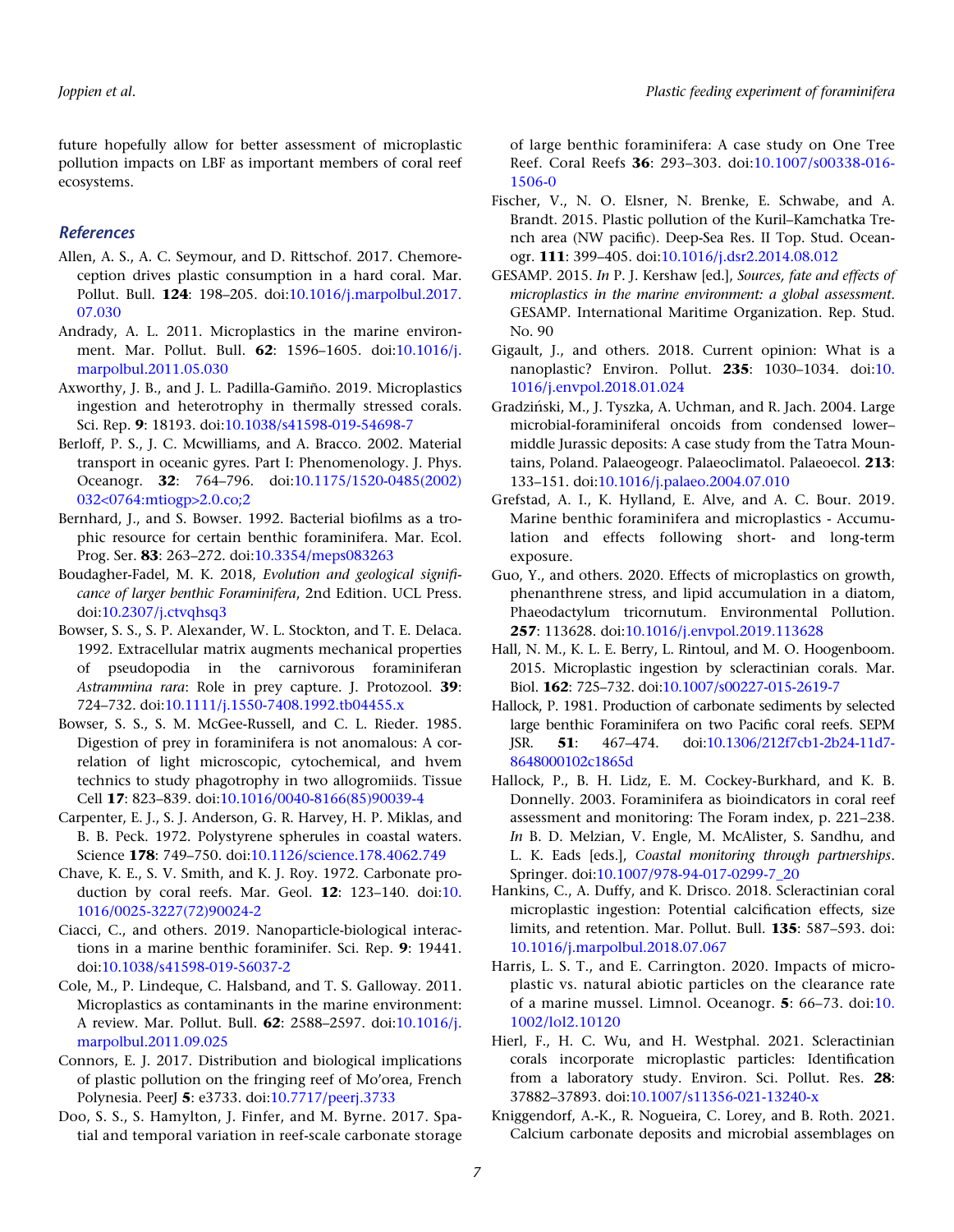microplastics in oligotrophic freshwaters. Chemosphere 266: 128942. doi[:10.1016/j.chemosphere.2020.128942](https://doi.org/10.1016/j.chemosphere.2020.128942)

- Lamb, J. B., and others. 2018. Plastic waste associated with disease on coral reefs. Science 359: 460–462. doi:[10.1126/](https://doi.org/10.1126/science.aar3320) [science.aar3320](https://doi.org/10.1126/science.aar3320)
- Langer, M. R. 2008. Assessing the contribution of foraminiferan protists to global ocean carbonate production. J. Eukaryot. Microbiol. 55: 163–169. doi:[10.1111/j.1550-](https://doi.org/10.1111/j.1550-7408.2008.00321.x) [7408.2008.00321.x](https://doi.org/10.1111/j.1550-7408.2008.00321.x)
- Langer, M. R., and C. A. Gehring. 1993. Bacteria farming; a possible feeding strategy of some smaller motile Foraminifera. J. Foraminiferal Res. 23: 40–46. doi[:10.2113/gsjfr.23.1.40](https://doi.org/10.2113/gsjfr.23.1.40)
- Langlet, D., V. M. P. Bouchet, C. Delaeter, and L. Seuront. 2020. Motion behavior and metabolic response to microplastic leachates in the benthic foraminifera Haynesina germanica. J. Exp. Mar. Biol. Ecol. 529: 151395. doi:[10.](https://doi.org/10.1016/j.jembe.2020.151395) [1016/j.jembe.2020.151395](https://doi.org/10.1016/j.jembe.2020.151395)
- Lee, J. J., J. Erez, B. H. Ter Kuile, A. Lagziel, and S. Burgos. 1988. Feeding rates of two species of larger Foraminifera Amphistegina lobifera and Amphisorus hemprichii, from the Gulf of Eilat (Red Sea) 41. Symbiosis
- Lee, J. J., J. Morales, S. Bacus, A. Diamont, P. Hallock, J. Pawlowski, and J. Thorpe. 1997. Progress in characterizing the endosymbiotic dinoflagellates of soritid Foraminifera and related studies on some stages in the life cycle of Marginopora vertebralis. J. Foraminiferal Res. 27: 254–263. doi: [10.2113/gsjfr.27.4.254](https://doi.org/10.2113/gsjfr.27.4.254)
- Lee, J. J., K. Sang, B. ter Kuile, E. Strauss, P. J. Lee, and W. W. Faber. 1991. Nutritional and related experiments on laboratory maintenance of three species of symbiont-bearing, large foraminifera. Mar. Biol. 109: 417–425. doi:[10.1007/](https://doi.org/10.1007/BF01313507) [BF01313507](https://doi.org/10.1007/BF01313507)
- Lusher, A. 2015. Microplastics in the marine environment: Distribution, interactions and effects, p. 245–307. In M. Bergmann, L. Gutow, and M. Klages [eds.], Marine anthropogenic litter. Springer International Publishing. doi:[10.1007/](https://doi.org/10.1007/978-3-319-16510-3_10) [978-3-319-16510-3\\_10](https://doi.org/10.1007/978-3-319-16510-3_10)
- Martinez-Colon, M., P. Hallock, and C. Green-Ruiz. 2009. Strategies for using shallow-water benthic foraminifers as bioindicators of potentially toxic elements: A review. J. Foraminiferal Res. 39: 278–299. doi[:10.2113/gsjfr.39.4.278](https://doi.org/10.2113/gsjfr.39.4.278)
- Montaggioni, L. F., and C. J. R. Braithwaite. 2009. Quaternary coral reef systems: History, development processes and controlling factors. In Developments in marine geology, 1st ed. Elsevier.
- Morrison, R. J., and A. J. Munro. 1999. Waste management in the small island developing states of the south Pacific: An overview. Australas. J. Environ. Manag. 6: 232–246. doi:[10.](https://doi.org/10.1080/14486563.1999.10648474) [1080/14486563.1999.10648474](https://doi.org/10.1080/14486563.1999.10648474)
- Müller, C., K. Erzini, M. A. Teodósio, P. Pousão-Ferreira, V. Baptista, and W. Ekau. 2020. Assessing microplastic uptake and impact on omnivorous juvenile white seabream Diplodus sargus (Linnaeus, 1758) under laboratory

conditions. Mar. Pollut. Bull. 157: 111162. doi:[10.1016/j.](https://doi.org/10.1016/j.marpolbul.2020.111162) [marpolbul.2020.111162](https://doi.org/10.1016/j.marpolbul.2020.111162)

- Narayan, G. R., C. E. Reymond, M. Stuhr, S. Doo, C. Schmidt, T. Mann, and H. Westphal. 2021. Response of large benthic foraminifera to climate and local changes: Implications for future carbonate production. Sedimentology 69: 121–161. doi[:10.1111/sed.12858](https://doi.org/10.1111/sed.12858)
- Nomaki, H., and others. 2006. Different ingestion patterns of 13C-labeled bacteria and algae by deep-sea benthic foraminifera. Mar. Ecol. Prog. Ser. 310: 95–108. doi:[10.3354/](https://doi.org/10.3354/meps310095) [meps310095](https://doi.org/10.3354/meps310095)
- Prazeres, M., and W. Renema. 2019. Evolutionary significance of the microbial assemblages of large benthic Foraminifera. Biol. Rev. 94: 828–848. doi:[10.1111/brv.12482](https://doi.org/10.1111/brv.12482)
- R Core Team. 2020, R: A language and environment for statistical computing. R Foundation for Statistical Computing.
- Reichert, J., J. Schellenberg, P. Schubert, and T. Wilke. 2018. Responses of reef building corals to microplastic exposure. Environ. Pollut. 237: 955–960. doi[:10.1016/j.envpol.2017.](https://doi.org/10.1016/j.envpol.2017.11.006) [11.006](https://doi.org/10.1016/j.envpol.2017.11.006)
- Rios, L. M., C. Moore, and P. R. Jones. 2007. Persistent organic pollutants carried by synthetic polymers in the ocean environment. Mar. Pollut. Bull. 54: 1230–1237. doi:[10.1016/j.](https://doi.org/10.1016/j.marpolbul.2007.03.022) [marpolbul.2007.03.022](https://doi.org/10.1016/j.marpolbul.2007.03.022)
- Rotjan, R. D., K. H. Sharp, A. E. Gauthier, R. Yelton, E. M. B. Lopez, J. Carilli, J. C. Kagan, and J. Urban-Rich. 2019. Patterns, dynamics and consequences of microplastic ingestion by the temperate coral, Astrangia poculata. Proc. R. Soc. B. 286: 20190726. doi:[10.1098/](https://doi.org/10.1098/rspb.2019.0726) [rspb.2019.0726](https://doi.org/10.1098/rspb.2019.0726)
- Sandrini-Neto, A. L., and M. G. Camargo. 2014. GAD: General ANOVA Designs. Centro de Estudos do Mar da Universidade Federal do Parana (Brazil), Av. Beira-mar s/ n. P.O. Box 50002, Pontal do Parana (PR), CEP:83255000, Brazil.
- SAPEA. 2019, A scientific perspective on microplastics in nature and society. SAPEA.
- Savinelli, B., and others. 2020. Microplastics impair the feeding performance of a Mediterranean habitat-forming coral. Mar. Environ. Res. 155: 104887. doi[:10.1016/j.marenvres.](https://doi.org/10.1016/j.marenvres.2020.104887) [2020.104887](https://doi.org/10.1016/j.marenvres.2020.104887)
- Stuhr, M., B. Blank-Landeshammer, C. E. Reymond, L. Kollipara, A. Sickmann, M. Kucera, and H. Westphal. 2018a. Disentangling thermal stress responses in a reefcalcifier and its photosymbionts by shotgun proteomics. Sci. Rep. 8: 3524. doi[:10.1038/s41598-018-21875-z](https://doi.org/10.1038/s41598-018-21875-z)
- Stuhr, M., C. E. Reymond, V. Rieder, P. Hallock, J. Rahnenführer, H. Westphal, and M. Kucera. 2017. Reef calcifiers are adapted to episodic heat stress but vulnerable to sustained warming. PLoS One 12: e0179753. doi:[10.](https://doi.org/10.1371/journal.pone.0179753) [1371/journal.pone.0179753](https://doi.org/10.1371/journal.pone.0179753)
- Stuhr, M., and others. 2018b. Variable thermal stress tolerance of the reef-associated symbiont-bearing foraminifera